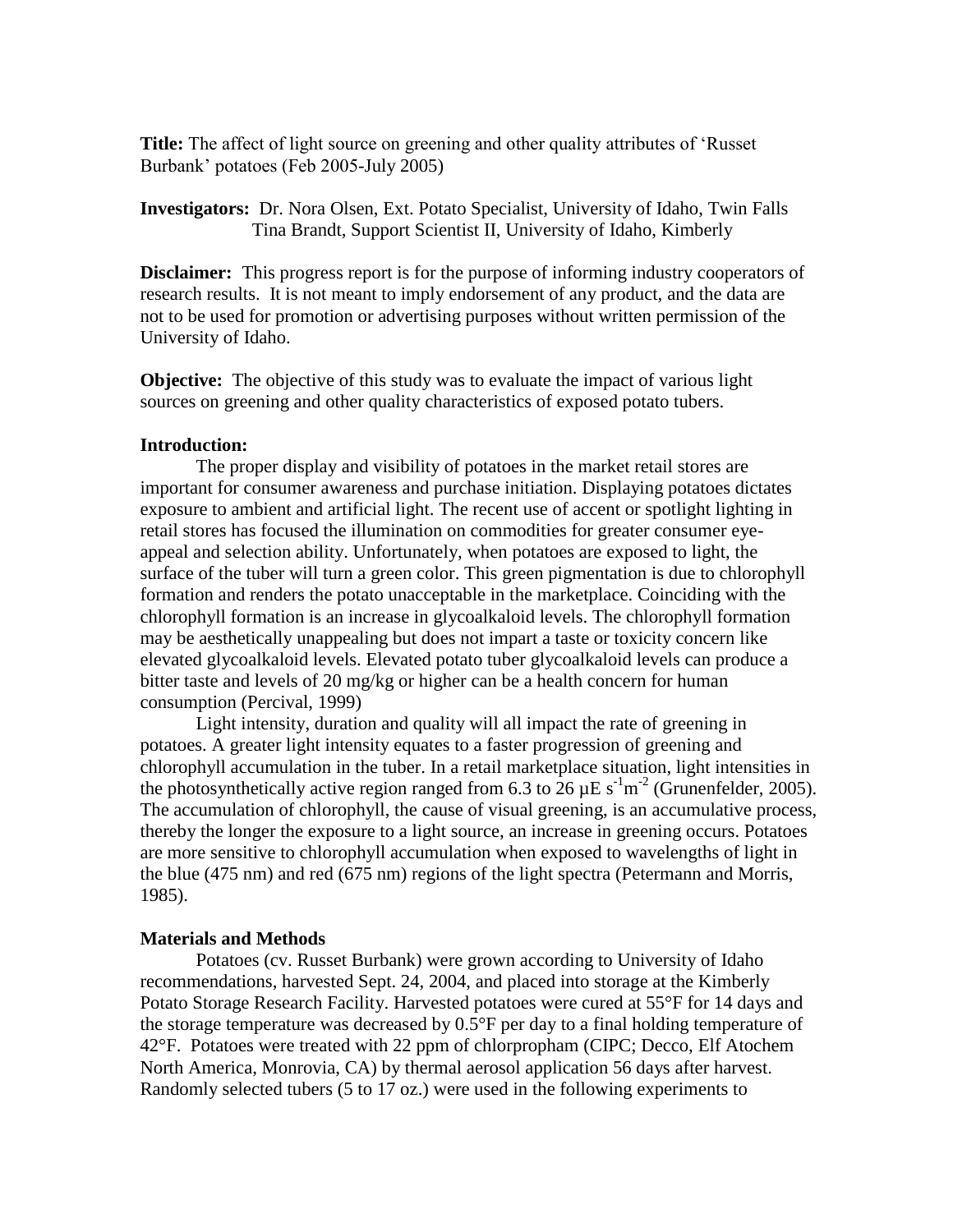evaluate the impact of light source on greening. Two experiments were conducted with 5 light sources evaluated in Experiment 1 and 4 light sources evaluated in Experiment 2 as described in Table1. Each experiment was repeated (identified as test). All tubers were washed and air-dried prior to each test.

|            |                  |                                | Light          |
|------------|------------------|--------------------------------|----------------|
| Experiment | Light source     | Light specifications           | intensity      |
| #          |                  |                                | (foot candles) |
| $1*$       | Fiber optic (FO) | <b>Fiberstars EFO</b>          | 129            |
|            | Ceramic Metal    | Philips CDM35/PAR20/M/FL       | 127            |
|            | Halide (CMH)     |                                |                |
|            | Fluorescent      | Sylvania Octron FO32/735/ECO   | 130            |
|            | Fluorescent with | Sylvania Octron FO32/735/ECO   | 129            |
|            | filter           | with a Spectrum Environmental  |                |
|            |                  | Lighting Filter (Spectrum 574) |                |
|            | Dark             |                                | $\Omega$       |
| $2**$      | Fiber optic (FO) | <b>Fiberstars EFO</b>          | 122            |
|            | Halogen          | Ushio Q50MR16/FL-Glass Lens    | 121            |
|            | Fluorescent-P    | Promolux (2 lamps FO32 T8      | 119            |
|            |                  | P129/6V8 and 1 lamp FO32 T8    |                |
|            |                  | Platinum 3)                    |                |
|            | Dark             |                                | $\Omega$       |

Table 1. Light source treatments, specifications and light intensity values.

\* Test 1 initiated 171 days after harvest (DAH), test 2 initiated 192 DAH \*\* Test 3 initiated 234 DAH, test 4 initiated 255 DAH

Four individual light rooms (4' wide x 4'deep x 7'5" high) were manufactured from plywood board for the use of these studies. The rooms were designed with approximately a 2 inch gap between the walls and floor and walls and ceiling to allow for air movement. These manufactured rooms were located in a larger room at ambient room temperature (approximately 72°F). The only light source in each room was the treatment light source. Light sources (listed in Table 1) were suspended from the ceiling to a given level from the potatoes for a consistent light intensity reading between treatments (Table 1). Tubers were exposed to 22 hours of light per day. Potatoes (n=45) were randomly placed on two trays (15" x 20") elevated off of the floor for each treatment. Potatoes were also placed in a light-proof cardboard box located in the same outer room to be used as the dark control treatment. Every tuber in each treatment was identified and weighed for subsequent weight loss measurements and evaluations. Temperature sensors (Hobo, Onset Computer Co., Bourne, MA) were placed in each treatment room to record temperature every 30 minute. The temperature readings were averaged for each day of the experiment.

At the initiation of each test, light intensity was measured on 12 areas on the trays for a calculated average light intensity for the treatment using a Minolta CL-200 (Konica Minolta, Tokyo, Japan). Photosynthetically active region (PAR) light intensity measurements were obtained in 6 locations on the trays using a LI-190SA Quantum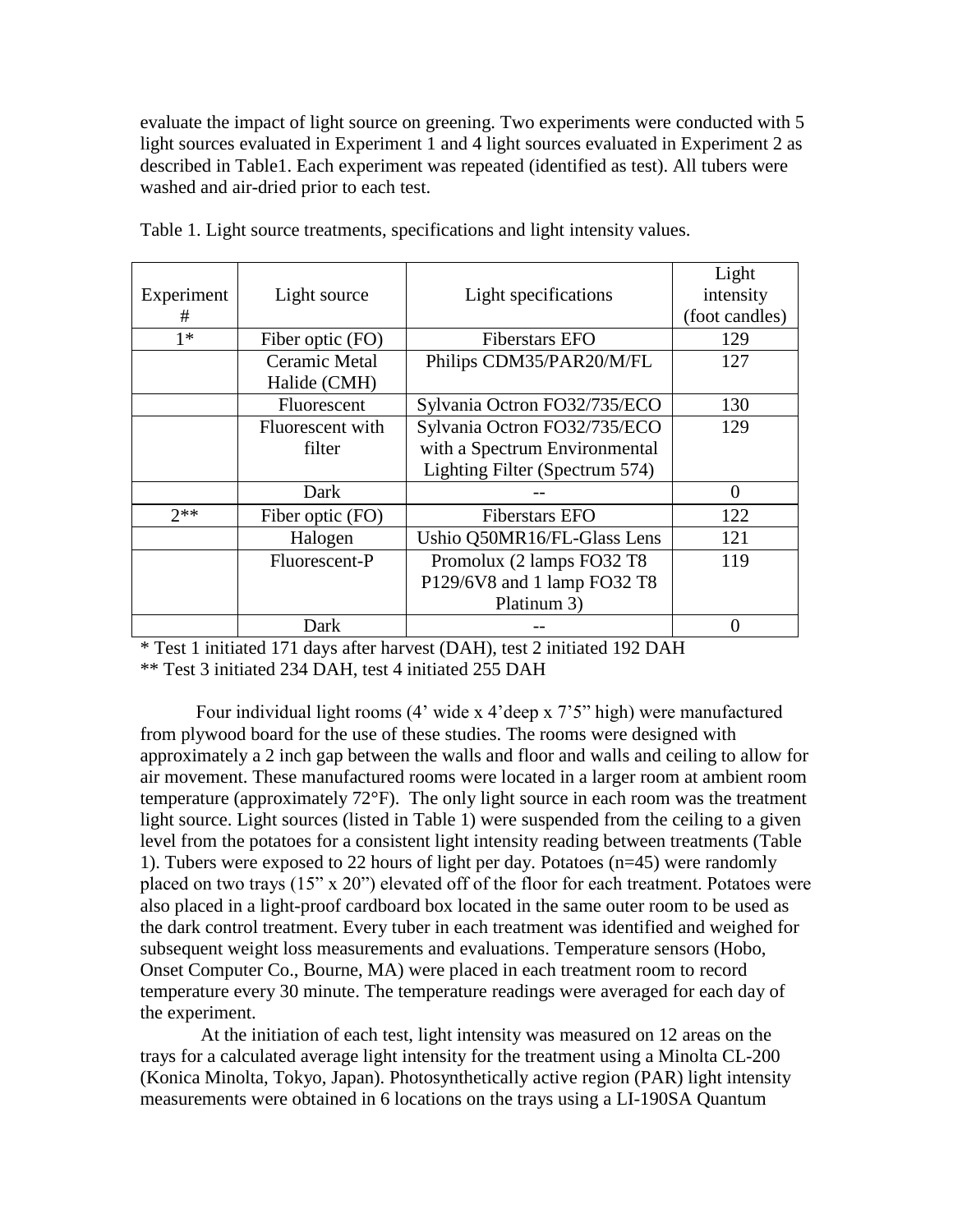Sensor (LI-COR, Lincoln, NE). PAR measurements provide light intensity measurements in the photosynthetically active region of 450 to 670 nm.

At the initiation of each test (day 0), 6 randomly selected tubers (each tuber considered a rep) were selected for greening rating and chlorophyll analysis as described below. An additional 16 tubers (4 reps of 4 tubers) were analyzed for glycoalkaloid content using the procedures of Berger (1980).

Samples of 6 tubers (each tuber considered a rep) for each treatment were taken after 2, 4, 7 and 9 days under the light source treatments. At each sampling time, tubers were removed from the light rooms, weighed, rated for degree of greening based upon Grunenfelder (2005), and analyzed for chlorophyll content. At day 9, four reps of four tubers were analyzed for glycoalkaloid content.

*Chlorophyll analysis.* Tuber chlorophyll was extracted and measured using the method of Petermann and Morris (1985) with modifications. At each sampling time, one longitudinal strip of 1mm thickness was removed from each potato (6 tubers per treatment; each tuber considered a rep) using a standard Swiss carbon-steel blade vegetable peeler (Kuhn Rikon, Switzerland). The flesh of the peeled area of the potato was rated for degree of greening in the laboratory under fluorescent lights using the scale developed by Grunenfelder (2005). The scale rates from 0 to 7 with 0 being no green color and 7 being intense green color (Figure 1). Using a stainless steel cork borer, two 15 mm cores were taken from each peeled strip and combined for a single tuber sample analysis. The two cores were diced into 1 mm squares using a single edge razor blade, tissue placed in 20 ml scintillation vials, weighed, and then frozen (-15°C) in a lightproof container. Vials were removed from the freezer, 12 ml of N,N-dimethlyformamide (DMF) added to each vial, and kept dark at  $4^{\circ}$ C for 24 hours. A 10 ml aliquot was measured on a DR/4000V spectrophotometer (Hach Company, Loveland, CO) at 603, 647, and 664nm. Tissue chlorophyll content was calculated using formulae of Moran (1982) and expressed as total chlorophyll on a fresh weight basis.

Statistical design was a completely randomized design with 6 replicates per treatment. Analysis of variance was performed utilizing SAS (GLM) and means separated by LSD at α=0.05. Regression analysis was run using SAS on chlorophyll and visual greening separately for each treatment using a linear model plotted over time. The linear model was  $y = \beta_0 + \beta_1 x$ + e where  $\beta_0$  = intercept,  $\beta_1$  = slope and e = residuals. After fitting each treatment, contrasts were run to compare slopes and intercepts among treatments.

### **Results and Discussion**

The distance from the light source to the potato tubers were set to give approximately the same overall light intensity on the tubers between treatments (Table 1). These relatively low light intensities (125 foot candles or 11.6 lux) are comparable to levels experienced in retail markets. The measured light levels account for radiant energy that is visible to the consumer's eye in the wavelengths of approximately 390 to 760 nm. The increase in green pigmentation of the tuber when exposed to light is due to amyloplasts converting to chloroplasts. The chloroplast accumulate chlorophyll with exposure to light. Light intensity measurements in the photosynthetically active region (PAR) of 450 to 670 nm gives an indication of the intensity of light within this region.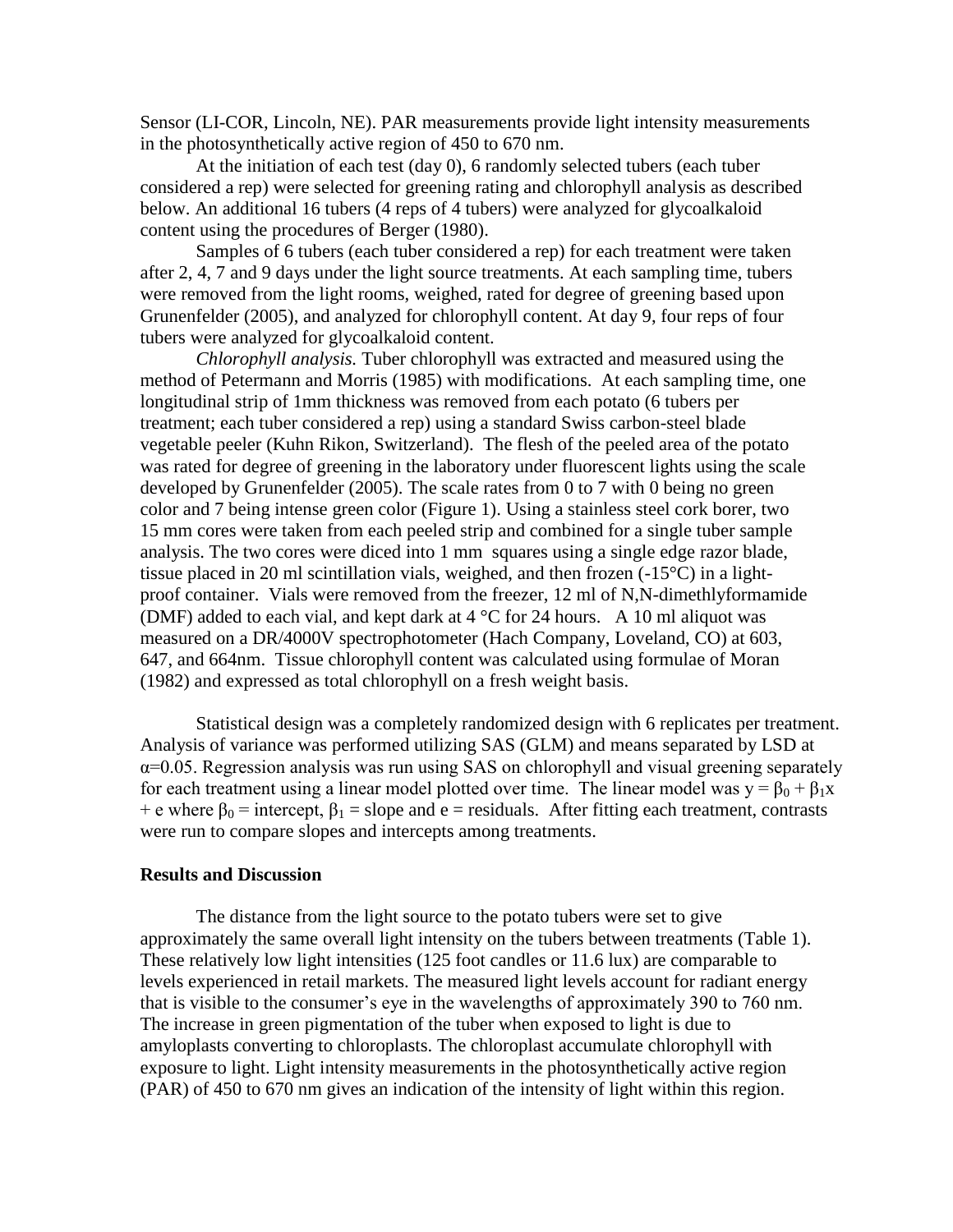Petermann and Morris (1985) indicate that the wavelengths of 475 nm (blue region) and 675 nm (red region) maximized chlorophyll synthesis in potato tubers whereas the least amount of accumulation occurred between 525 and 575 nm. Light quality and spectra of the light source will impact chlorophyll accumulation and visual greening of the exposed tuber. Light intensity within the PAR region was significantly lower for the FO light source compared to the other treatments in both experiments (Table 2). In experiment 1, CMH had the highest PAR light level and there was no significant difference Fluorescent and Fluorescent with filter in PAR light levels. The Fluorescent-P and Halogen light sources were not significantly different from each other in experiment 2.

Daily temperatures at tuber level were averaged over the course of the experiment (9 days) and the temperature differentials between each treatment and the dark control were calculated (Table 2). The FO light treatment had a significantly lower temperature differential between the dark control in both experiments compared to the other light treatments. This lower differential translated to smaller increase in ambient air temperature surrounding the potatoes under the FO lights compared to the other light treatments relative to the dark control. There were no differences in temperature differentials between the other light sources within each experiment.

Although there were significant differences in temperature differentials between treatments, it did not equate to weight loss differences over the 9-day study (Table 3). In experiment 2, the Fluorescent-P showed significantly greater weight loss at 4 and 9 days compared to the other treatments.

The elevated glycoalkaloid levels with exposure to light are generally not a health concern until 20 mg/100 g fresh weight is reached (Percival, 1999). After 9 days in 22 hour daily illumination, no tuber in any treatment reached the potentially toxic level (Table 4). All light source treatments increased total glycoalkaloid levels compared to the dark control. There were no significant differences between the light sources in glycoalkaloid accumulation. The dark control did not significantly differ from the initial glycoalkaloid concentrations at the initiation of experiment 1 (4.1 mg/100 g fresh tissue) and experiment 2 (3.4 mg/100 g fresh tissue).

Measuring the concentration of chlorophyll in the tuber tissue quantifies the amount of biochemical product that causes the green pigmentation.In experiment 1 at the day 2 sampling time, potatoes exposed to the FO light source had significantly lower chlorophyll content compared to tubers exposed to Fluorescent with filter. There was no significant difference in tuber chlorophyll content between the FO, CMH and Fluorescent illuminate tubers. By day 4, tubers illuminated by the CMH light source had significantly higher chlorophyll content compared to the other light treatments. At day 7, the FO exposed tubers had significantly lower chlorophyll content compared to the CMH and Fluorescent with filter illuminated tubers. CMH exposed tubers had significantly the highest chlorophyll content at this sampling day. By day 9, CMH exposed tubers had significantly higher tuber chlorophyll content compared to the Fluorescent and FO. Placing a filter on the fluorescent light source did not impact the level of chlorophyll extracted from the exposed tubers. The dark control always had the lowest chlorophyll content in the experiment.

In experiment 2, tuber chlorophyll differences between light treatments were not apparent until day 4 when the FO exposed tubers had significantly lower chlorophyll content compared to the other light treatments. The results were similar for day 7. By day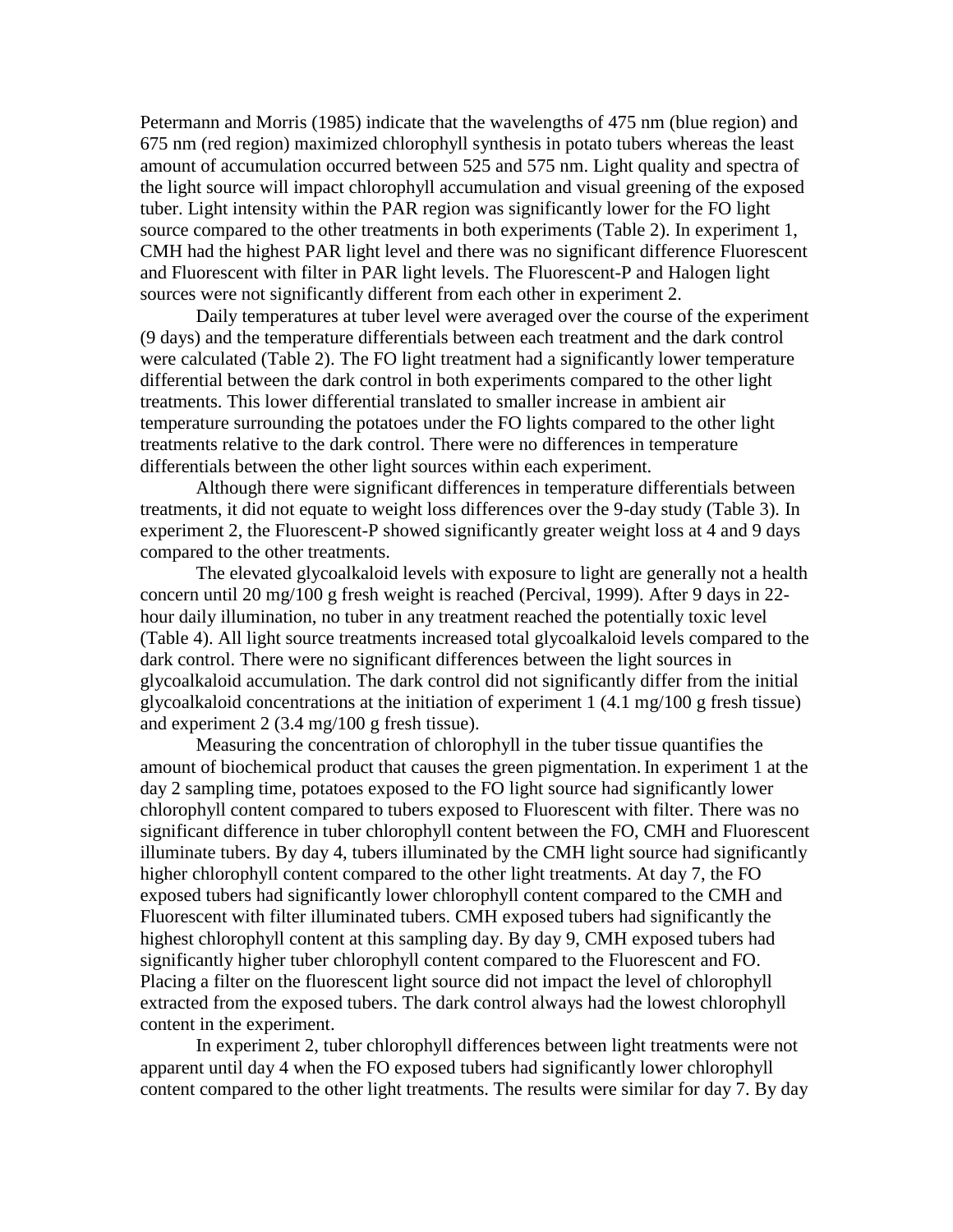9, the FO illuminated tubers had significantly lower chlorophyll content compared to the Halogen illuminated tubers. There was no difference in chlorophyll content between the FO and Fluorescent-P exposed tubers and the Halogen and Fluorescent-P exposed tubers. The dark control had the lowest chlorophyll content in the experiment.

Chlorophyll accumulation over the 9-day study was influenced by light source in a linear manner as indicated by the  $r^2$ -values listed in Table 6 for both experiments. The slope of the linear equation is an indicator of the rate of chlorophyll accumulation in the tuber as impacted by light source. Figures 2 and 3 plot the regression lines for chlorophyll accumulation over time between the light sources. In experiment 1, the FO, Fluorescent, and Fluorescent with filter illuminated tubers showed a significantly slower development of chlorophyll content with time compared to the CMH light source. There was no significant difference in the rate of chlorophyll accumulation between the Fluorescent light source and Fluorescent with filter. In experiment 2, different light sources were compared to the FO from experiment 1. The FO illuminated tubers accumulated chlorophyll at a slower rate compared to the Halogen illuminated tubers. There were no significant differences between rate of tuber chlorophyll accumulation when exposed to FO and Fluorescent-P and between Fluorescent-P and Halogen.

The visual and subjective rating for tuber greening followed a scale from 0 (no green) to 7 (severe green) developed by Grunenfelder (2005; Figure 1). In experiment 1, there was no significant difference between light sources on visual tuber greening at day 2 (Table 7). At day 4 and 7, the FO illuminated tubers had significantly less visual greening compared to tubers illuminated by the other light sources tested. By day 9, all tubers showed the same level of greening. There was no significant difference in visual greening of tubers under the CMH, Fluorescent and Fluorescent with filter light treatments. Tubers held in the dark had negligible visual greening. In experiment 2, by day 2 the FO exposed tubers had significantly less visual greening compared to the Halogen and Fluorescent-P illuminated tubers. By day 4, Halogen illuminated tubers had a significantly higher greening rating compared to FO exposed tubers, but there were no differences between Fluorescent-P and Halogen and Fluorescent-P and FO. At day 7, the FO treated tubers showed significantly less greening compared to the other light treatments. At day 9, Halogen illuminated tubers had a significantly higher greening rating compared to the FO treated tubers.

Unlike the differences between treatments in the rate of chlorophyll accumulation in tubers exposed to various light sources, there were no significant differences in the rate of visual greening over time (9 days) between treatments in both experiment 1 and 2 (Table 8). Figures 4 and 5 plot the regression lines for greening rating over time between the light sources for both experiments. Although the rate of greening is not significantly different between light source treatments, significant differences were observed between treatments on individual days (Table 7).

A retail market manager or consumer may have a range of levels that would be considered unacceptable greening in potatoes. Using the regression analysis equations for the rate of greening (Table 8), it would take 5.9 days (22-hour illuminated light per day) to reach a greening rating of 4 with tubers exposed to FO lighting compared to 5.4 days for Fluorescent with filter and 5.0 days with CMH and Fluorescent illumination. Under the Fluorescent-P it would take 4.5 days to reach a greening rating of 4, 4.3 days under Halogen, and 5.4 days under FO illumination. Using the FO light source to illuminate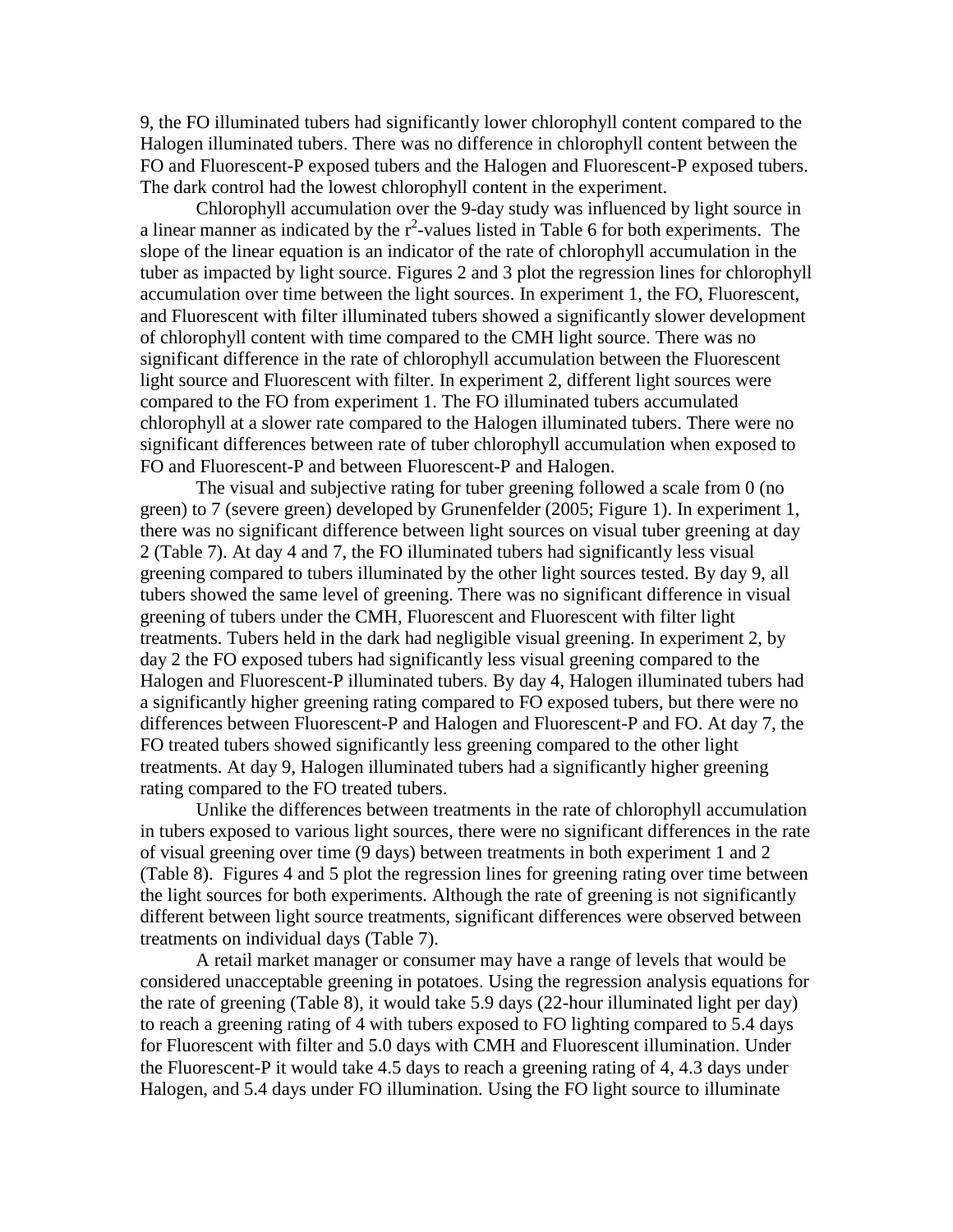potatoes would provide approximately  $\frac{1}{2}$  to 1 day extended shelf- life compared to the other light sources tested in this study. The extension of potato shelf- life due to reduced greening with FO illumination is similar when using 2, 3 or 4 greening rating as a calculated unacceptable level.

## **Conclusions**

The FO lights did not increase the ambient temperature around the illuminated tubers as great as the other light sources used in this study. Although differences in weight loss were not seen due to this temperature differential, it may have significant consequences on other fruits and vegetables with high transpiration rates.

The light intensities in the two experiments were maintained at levels comparable to those measured in the retail marketplace. Light intensity in the photosynthetically active region (PAR) was different between treatments such that the CMH light source had the highest PAR reading and the FO light source the lowest when compared in the same experiment. Higher readings with the Halogen light source compared to the FO light were also measured. Although the overall light intensity used to visually see the potato is comparable between light sources studied, the quality of light that influences chlorophyll production (red and blue regions of the light spectra) appears to be reduced under the FO lighting.

Depending upon the type of fluorescent light used, there were minimal differences between fluorescent (Sylvania) and FO illuminated tubers in both chlorophyll content and accumulation and greening response. Placing a filter on the fluorescent light did not impact the level of greening or chlorophyll content in the exposed tubers. In general, tubers exposed to the Promolux fluorescent light showed a higher level of greening and chlorophyll content compared to the FO. Overall, tubers exposed to FO light source did not accumulate chlorophyll as rapidly as tubers illuminated by the CMH and Halogen light sources. Differences between tuber greening on particular days was evident between FO, Halogen and CMH exposed tubers with FO tubers showing a lesser degree of greening.

It is important for the proper display and promotion of potatoes in the retail marketplace but to be accomplished in a manner to minimize the quality degradation that can accompany light exposure. The use of fiber optic lighting or a combination of fiber optic accent lighting and standard fluorescent lighting would help retard the progression of greening in the retail store yet highlight the commodity for consumer eye-appeal.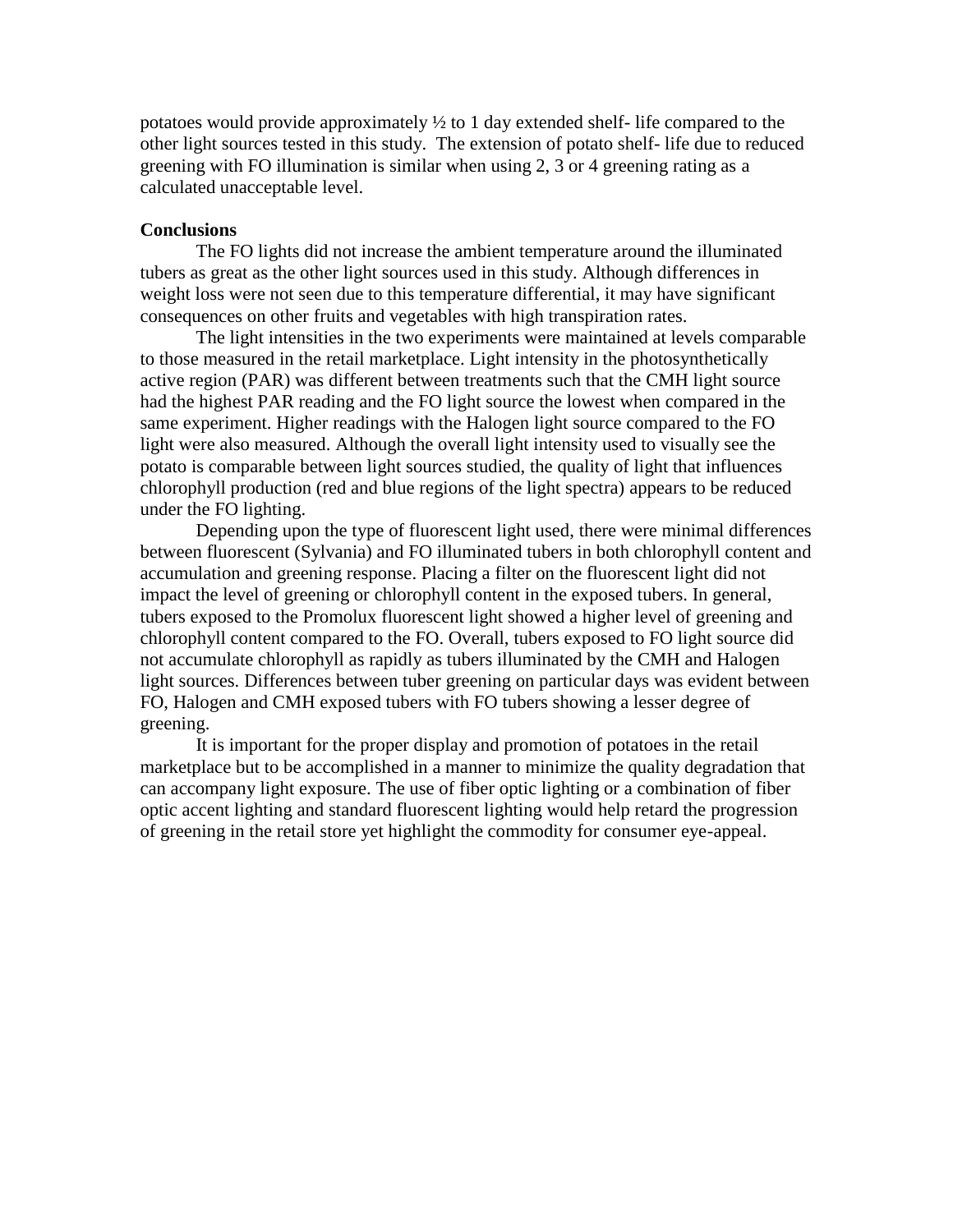

**Figure 1. Greening rating scale developed by Grunenfelder (2005) for Russet Norkotah and adapted for Russet Burbank in this study.**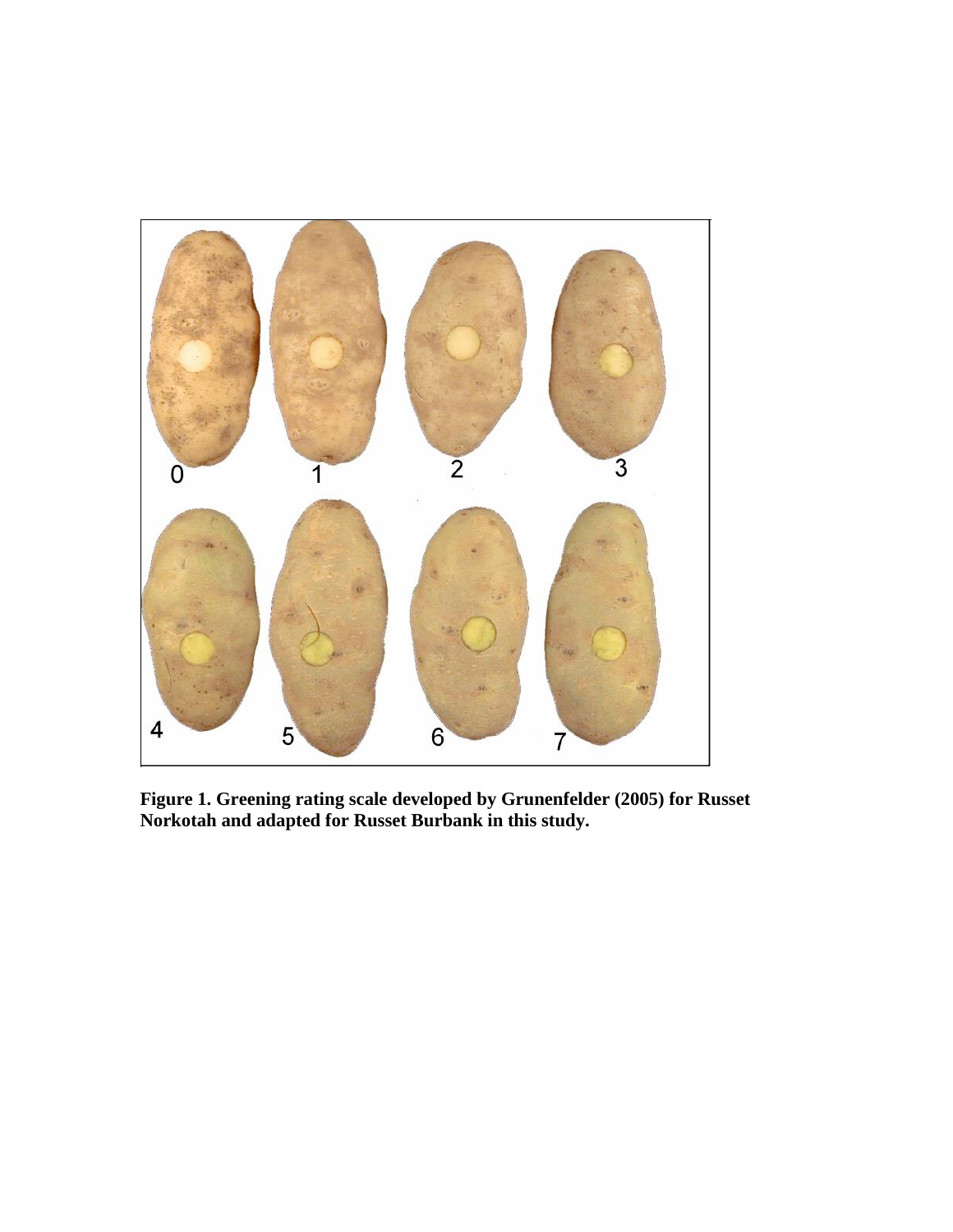**Table 2. Photosynthetically active region (PAR) light measurements and temperature differential between the dark control and treatment. Values in the same column followed by the same letter are not significantly different at p=0.05.**

| <b>Experiment</b> #         | <b>Light source</b>            | PAR ( $\mu$ mol s <sup>-1</sup> m <sup>-2</sup> ) | <b>Temperature</b><br>difference from<br>dark control $(^{\circ}F)$ |
|-----------------------------|--------------------------------|---------------------------------------------------|---------------------------------------------------------------------|
|                             | <b>FO</b>                      | 13.7c                                             | 0.88 <sub>b</sub>                                                   |
|                             | <b>CMH</b>                     | 20.3a                                             | 1.81a                                                               |
|                             | <b>Fluorescent</b>             | 17.2 <sub>b</sub>                                 | 1.78a                                                               |
|                             | <b>Fluorescent with filter</b> | 16.9 <sub>b</sub>                                 | 1.88a                                                               |
|                             | LSD <sub>0.05</sub>            | 1.2                                               | 0.18                                                                |
| $\mathcal{D}_{\mathcal{L}}$ | <b>FO</b>                      | 17.0 <sub>b</sub>                                 | 0.66 <sub>b</sub>                                                   |
|                             | Halogen                        | 21.7a                                             | 1.41a                                                               |
|                             | <b>Fluorescent-P</b>           | 19.8a                                             | 1.02a                                                               |
|                             | LSD <sub>0.05</sub>            | 2.5                                               | 0.43                                                                |

**Table 3. Percent weight loss of potatoes as influenced by days exposed to various light sources. Values in the same column followed by the same letter are not significantly different at p=0.05.**

| <b>Experiment</b> # | <b>Light source</b>     | Day 2             | Day 4             | Day 7         | Day 9             |
|---------------------|-------------------------|-------------------|-------------------|---------------|-------------------|
|                     |                         |                   |                   | % weight loss |                   |
| 1                   | <b>FO</b>               | 0.33a             | 0.63              | 0.93          | 1.05              |
|                     | <b>CMH</b>              | 0.36a             | 0.72              | 0.85          | 1.03              |
|                     | <b>Fluorescent</b>      | 0.36a             | 0.64              | 0.90          | 1.27              |
|                     | <b>Fluorescent with</b> |                   |                   |               |                   |
|                     | filter                  | 0.38a             | 0.63              | 0.87          | 1.03              |
|                     | Dark                    | 0.25 <sub>b</sub> | 0.49              | 0.92          | 1.22              |
|                     | LSD <sub>0.05</sub>     | 0.07              | <b>ns</b>         | <b>ns</b>     | <b>ns</b>         |
| $\overline{2}$      | <b>FO</b>               | 0.35              | 0.58 <sub>b</sub> | 0.96          | 1.09 <sub>b</sub> |
|                     | Halogen                 | 0.40              | 0.62 <sub>b</sub> | 0.92          | 1.15 <sub>b</sub> |
|                     | <b>Fluorescent-P</b>    | 0.43              | 0.72a             | 0.95          | 1.38a             |
|                     | <b>Dark</b>             | 0.45              | 0.61 <sub>b</sub> | 0.90          | 1.03 <sub>b</sub> |
|                     | LSD <sub>0.05</sub>     | ns                | 0.10              | ns            | 0.21              |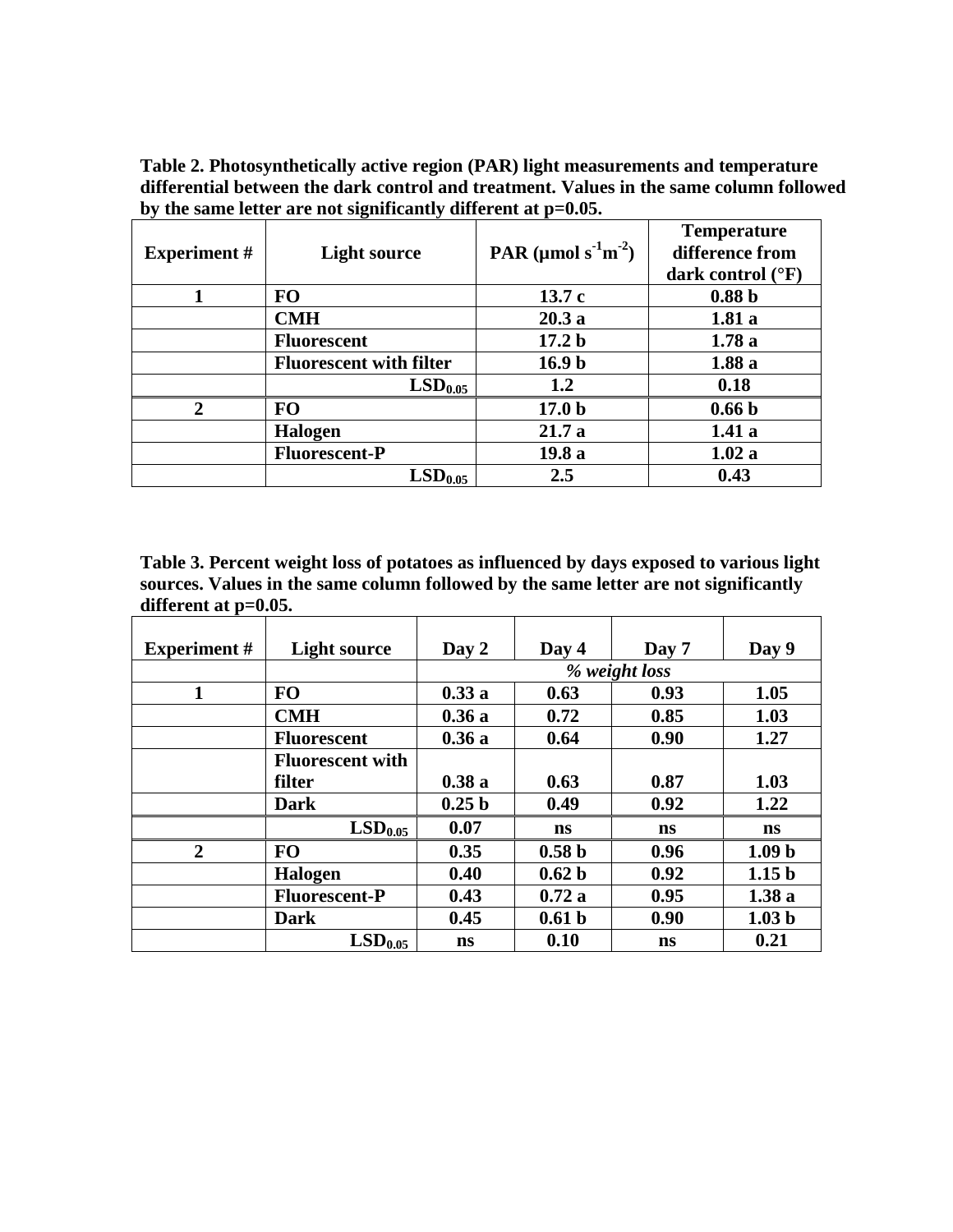**Table 4. Total glycoalkaloid content (mg/100 g fresh tissue) of tubers as impacted by light source treatments. Initial glycoalkaloid content before treatments were 4.1 mg/100 g fresh tissue for Experiment 1 and 3.4 mg/100 g fresh tissue for Experiment 2 were not significantly different compared to the dark control. Values in the same column followed by the same letter are not significantly different at p=0.05.**

|                     |                                | Total Glycoalkaloids (mg/100 g |
|---------------------|--------------------------------|--------------------------------|
| <b>Experiment</b> # | <b>Light source</b>            | fresh tissue)                  |
|                     | <b>FO</b>                      | 9.5a                           |
|                     | <b>CMH</b>                     | 11.0a                          |
|                     | <b>Fluorescent</b>             | 10.3a                          |
|                     | <b>Fluorescent with filter</b> | 10.5a                          |
|                     | <b>Dark</b>                    | 3.5 <sub>b</sub>               |
|                     | $\mathrm{LSD}_{0.05}$          | 2.2                            |
| $\mathbf{2}$        | <b>FO</b>                      | 7.2a                           |
|                     | <b>Halogen</b>                 | 9.3a                           |
|                     | <b>Fluorescent-P</b>           | 9.0a                           |
|                     | <b>Dark</b>                    | 4.3 <sub>b</sub>               |
|                     | LSD <sub>0.05</sub>            | 2.1                            |

**Table 5. Total chlorophyll content (mg/g fresh weight) of tubers exposed to light sources sampled at various days during the experiment. Values in the same column followed by the same letter are not significantly different at p=0.05.**

| <b>Experiment</b> # | <b>Light source</b>  | Day 2              | Day 4              | Day 7                                | Day 9               |
|---------------------|----------------------|--------------------|--------------------|--------------------------------------|---------------------|
|                     |                      |                    |                    | Chlorophyll concentration (mg/g fwt) |                     |
| 1                   | <b>FO</b>            | 162.6 <sub>b</sub> | 379.9 b            | 637.0 c                              | 994.8 b             |
|                     | <b>CMH</b>           | $205.6$ ab         | 589.2 a            | 1109.9 a                             | 1273.5 a            |
|                     | <b>Fluorescent</b>   | $215.7$ ab         | 445.6 <sub>b</sub> | 759.9 bc                             | 1005.2 <sub>b</sub> |
|                     | <b>Fluorescent</b>   |                    |                    |                                      |                     |
|                     | with filter          | 243.2a             | 457.7 b            | 860.7 b                              | 1046.6 ab           |
|                     | <b>Dark</b>          | 52.9c              | 78.2 c             | 70.3 <sub>d</sub>                    | 69.8c               |
|                     | LSD <sub>0.05</sub>  | 79.8               | 123.5              | 161.1                                | 243.8               |
| $\overline{2}$      | <b>FO</b>            | 105.0a             | 323.0 <sub>b</sub> | 658.1 b                              | 1001.3 <sub>b</sub> |
|                     | <b>Halogen</b>       | 110.7a             | 575.4 a            | 856.6 a                              | 1235.0a             |
|                     | <b>Fluorescent-P</b> | 117.8 a            | 504.8 a            | 839.6 a                              | 1053.2 ab           |
|                     | <b>Dark</b>          | 29.0 <sub>b</sub>  | 35.2c              | 29.7c                                | 30.6c               |
|                     | LSD <sub>0.05</sub>  | 46.4               | 130.5              | 173.2                                | 233.3               |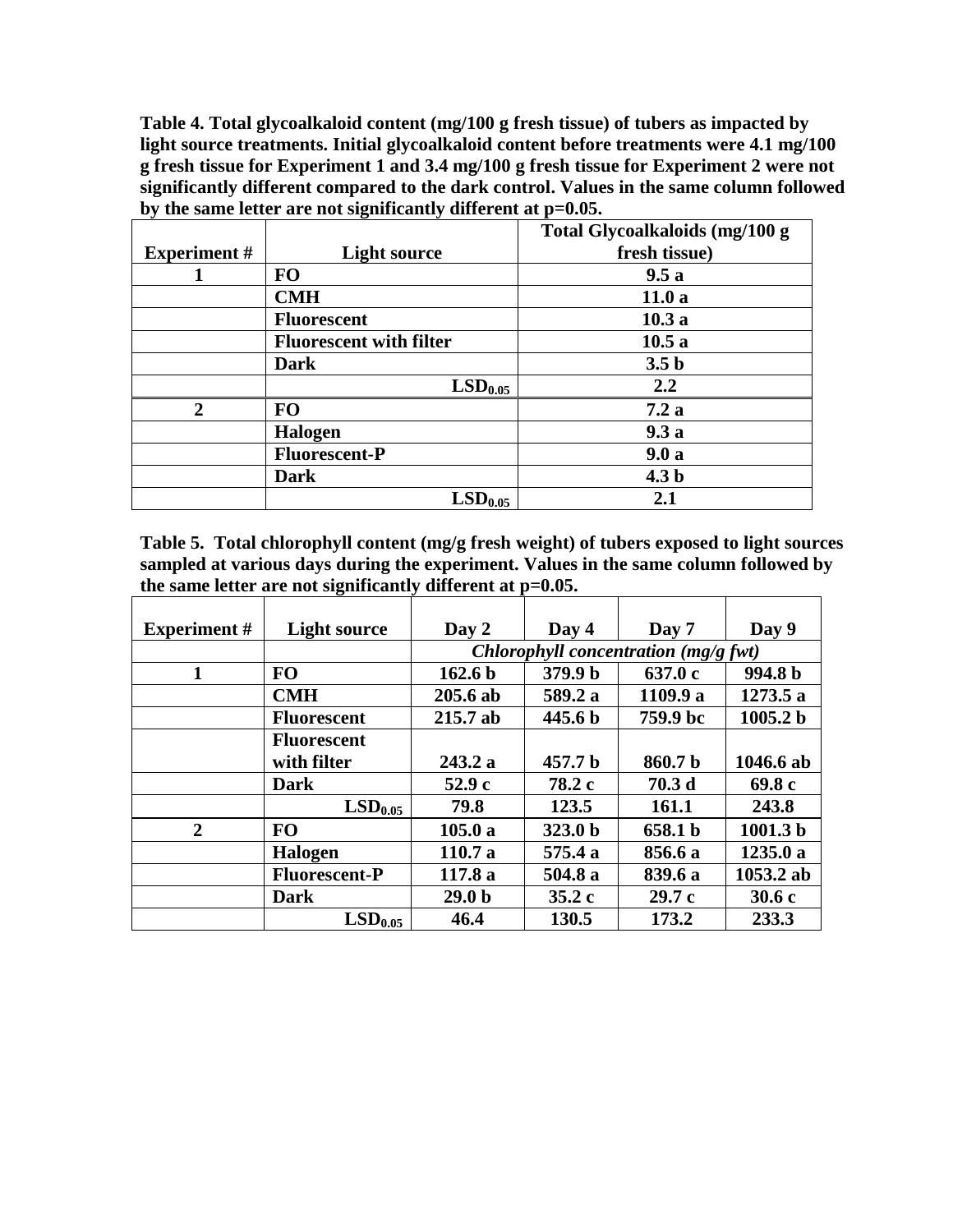|              | 0                              |                 |                  |      |
|--------------|--------------------------------|-----------------|------------------|------|
|              |                                |                 |                  |      |
| Experiment   | <b>Light source</b>            | <b>Slope</b>    | intercept        |      |
| #            |                                |                 |                  |      |
|              | <b>FO</b>                      | 104.90 (7.832)  | $-22.04(43.414)$ | 0.85 |
|              | <b>CMH</b>                     | 147.62 (7.639)  | $-7.08(40.718)$  | 0.77 |
|              | <b>Fluorescent</b>             | 108.19 (7.667)  | 15.27 (41.007)   | 0.83 |
|              | <b>Fluorescent with filter</b> | 113.92 (7.639)  | 30.72 (40.577)   | 0.80 |
| $\mathbf{2}$ | <b>FO</b>                      | 103.47 (11.498) | $-68.74(64.056)$ | 0.75 |
|              | Halogen                        | 144.44 (12.398) | $-75.42(69.068)$ | 0.83 |
|              | <b>Fluorescent-P</b>           | 122.56 (8.493)  | $-24.15(47.313)$ | 0.89 |

**Table 6. Regression analysis of chlorophyll concentration versus days of light exposure for each light treatment (standard errors of the estimated regression coefficients are given in parentheses).**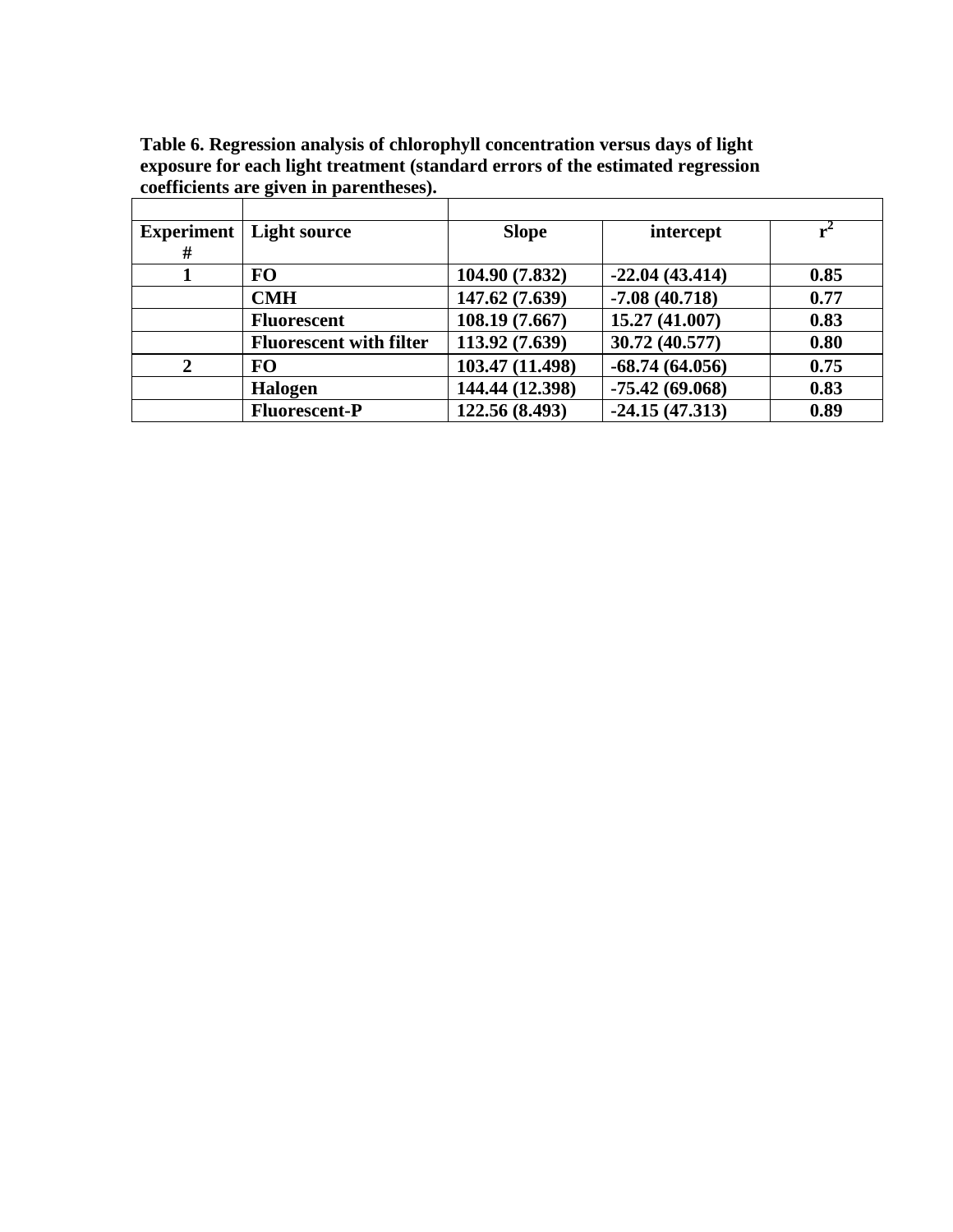**Table 7. Rating of greening of tubers exposed to light sources sampled at various days during the experiment. Rating scale is patterned after Grunenfelder (2005) with 0= no green, 7= severe greening. Values in the same column followed by the same letter are not significantly different at p=0.05.**

| <b>Experiment</b> # | <b>Light source</b>     | Day 2            | Day 4            | Day 7                  | Day 9            |
|---------------------|-------------------------|------------------|------------------|------------------------|------------------|
|                     |                         |                  |                  | <b>Greening rating</b> |                  |
| 1                   | <b>FO</b>               | 2.4a             | 2.8 <sub>b</sub> | 4.3 <sub>b</sub>       | 6.0a             |
|                     | <b>CMH</b>              | 2.7a             | 3.8a             | 5.9a                   | 5.8a             |
|                     | <b>Fluorescent</b>      | 2.8a             | 3.9a             | 5.5a                   | 5.8a             |
|                     | <b>Fluorescent with</b> |                  |                  |                        |                  |
|                     | filter                  | 2.3a             | 3.6a             | 5.3a                   | 5.7a             |
|                     | <b>Dark</b>             | 0.1 <sub>b</sub> | 0.1c             | 0.2c                   | 0.0 <sub>b</sub> |
|                     | LSD <sub>0.05</sub>     | 0.5              | 0.4              | 1.0                    | 0.9              |
| $\mathbf{2}$        | <b>FO</b>               | 1.8 <sub>b</sub> | 3.5 <sub>b</sub> | 5.1 <sub>b</sub>       | 6.3 <sub>b</sub> |
|                     | <b>Halogen</b>          | 2.8a             | 4.2a             | 6.5a                   | 6.9 a            |
|                     | <b>Fluorescent-P</b>    | 2.8a             | $3.8$ ab         | 6.4a                   | 6.7ab            |
|                     | <b>Dark</b>             | 0.1c             | 0.0c             | 0.0c                   | 0.1c             |
|                     | LSD <sub>0.05</sub>     | 0.7              | 0.5              | 0.5                    | 0.4              |

**Table 8. Regression analysis of visual greening rating (subjective) versus days of light exposure for each light treatment (standard errors of the estimated regression coefficients are given in parentheses).** 

| <b>Experiment</b><br># | <b>Light source</b>            | <b>Slope</b>   | intercept      |      |
|------------------------|--------------------------------|----------------|----------------|------|
|                        | <b>FO</b>                      | 0.6009(0.0356) | 0.4561(0.1949) | 0.83 |
|                        | <b>CMH</b>                     | 0.6378(0.0442) | 0.8102(0.2423) | 0.78 |
|                        | <b>Fluorescent</b>             | 0.6197(0.0448) | 0.8734(0.2436) | 0.77 |
|                        | <b>Fluorescent with filter</b> | 0.6184(0.0422) | 0.6623(0.2313) | 0.79 |
| 2                      | <b>FO</b>                      | 0.6870(0.0277) | 0.3271(0.1515) | 0.91 |
|                        | <b>Halogen</b>                 | 0.7603(0.0288) | 0.7212(0.1576) | 0.92 |
|                        | <b>Fluorescent-P</b>           | 0.7334(0.0318) | 0.7231(0.2081) | 0.87 |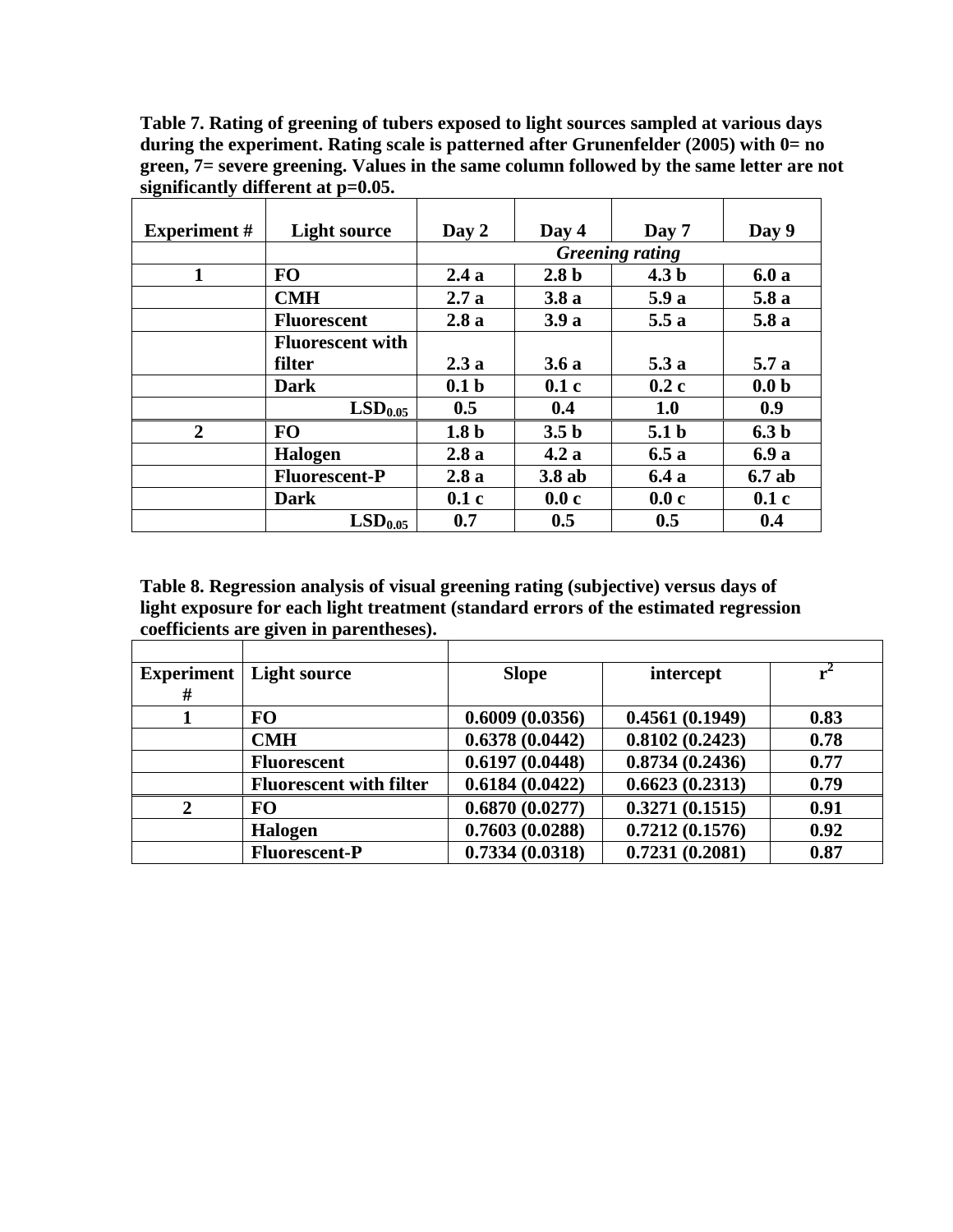

**Figure 2. Linear regression equation of chlorophyll (mg/g fresh tissue) accumulation over time with various light sources.**

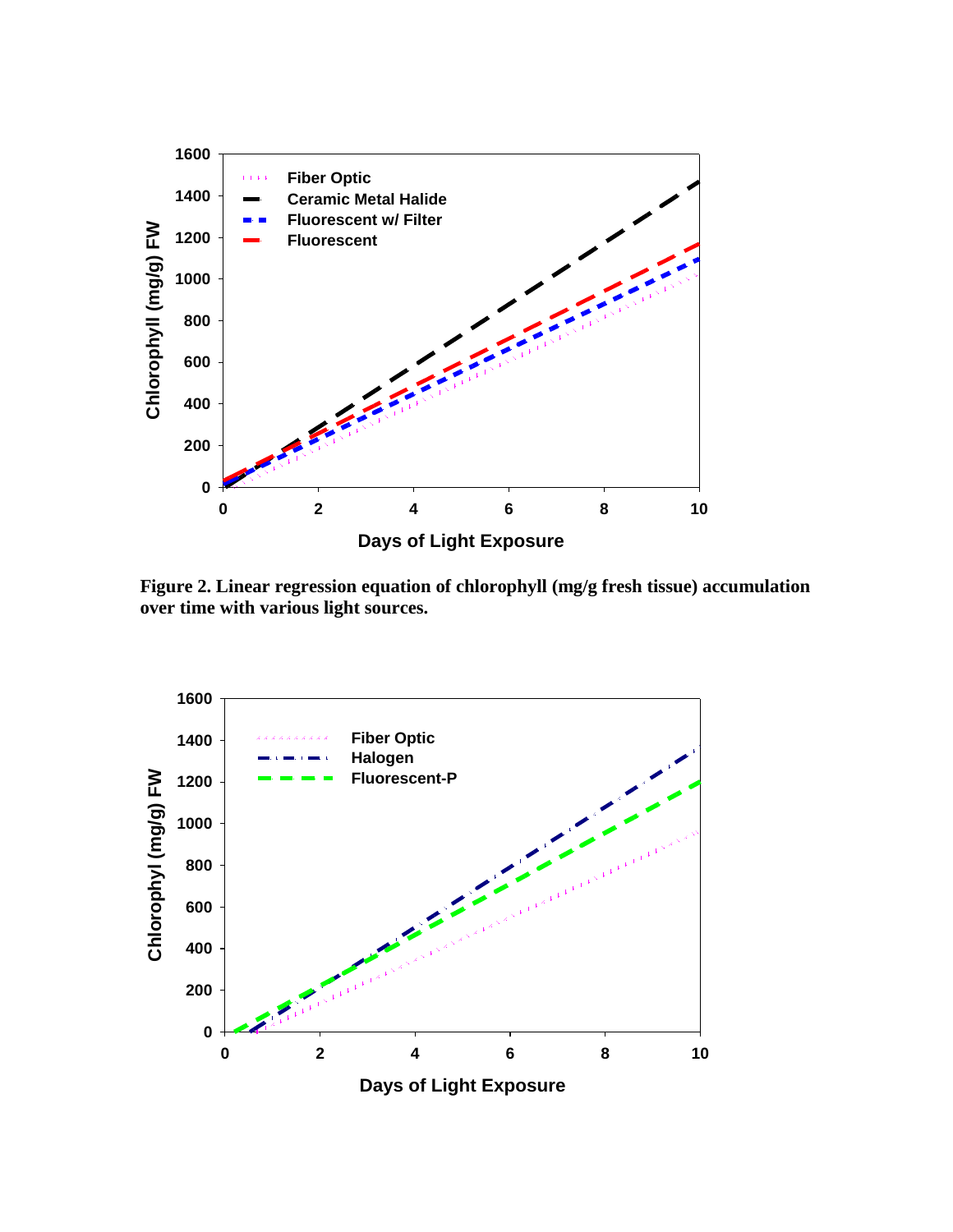**Figure 3. Linear regression equation of chlorophyll (mg/g fresh tissue) accumulation over time with various light sources.**



**Figure 5. Linear regression equation of visual greening rating over time with various light sources.**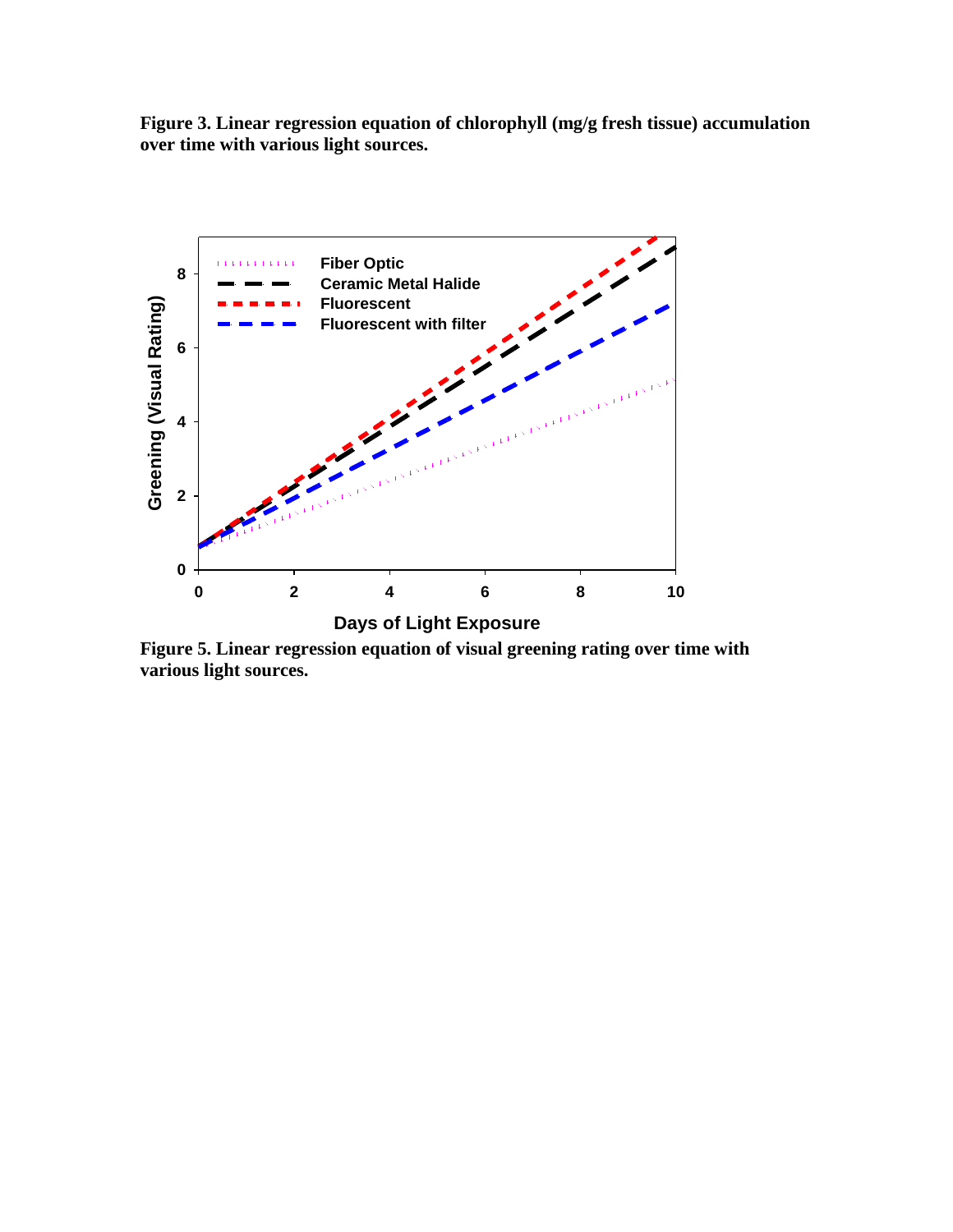

**Figure 6. Linear regression equation of visual greening rating over time with various light sources.**